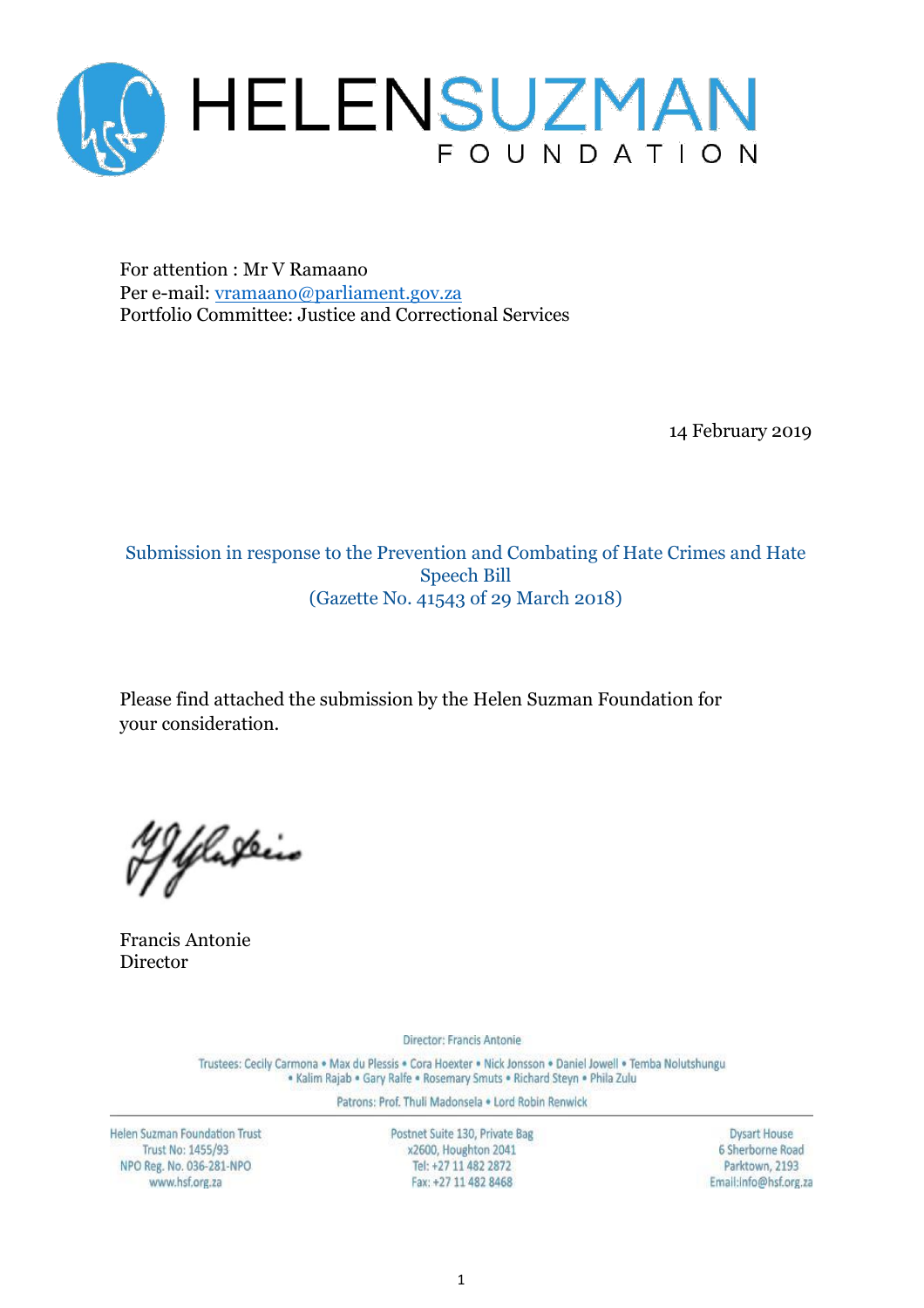

Submission in response to the Prevention and Combating of Hate Crimes and Hate Speech Bill (Gazette No. 41543 of 29 March 2018)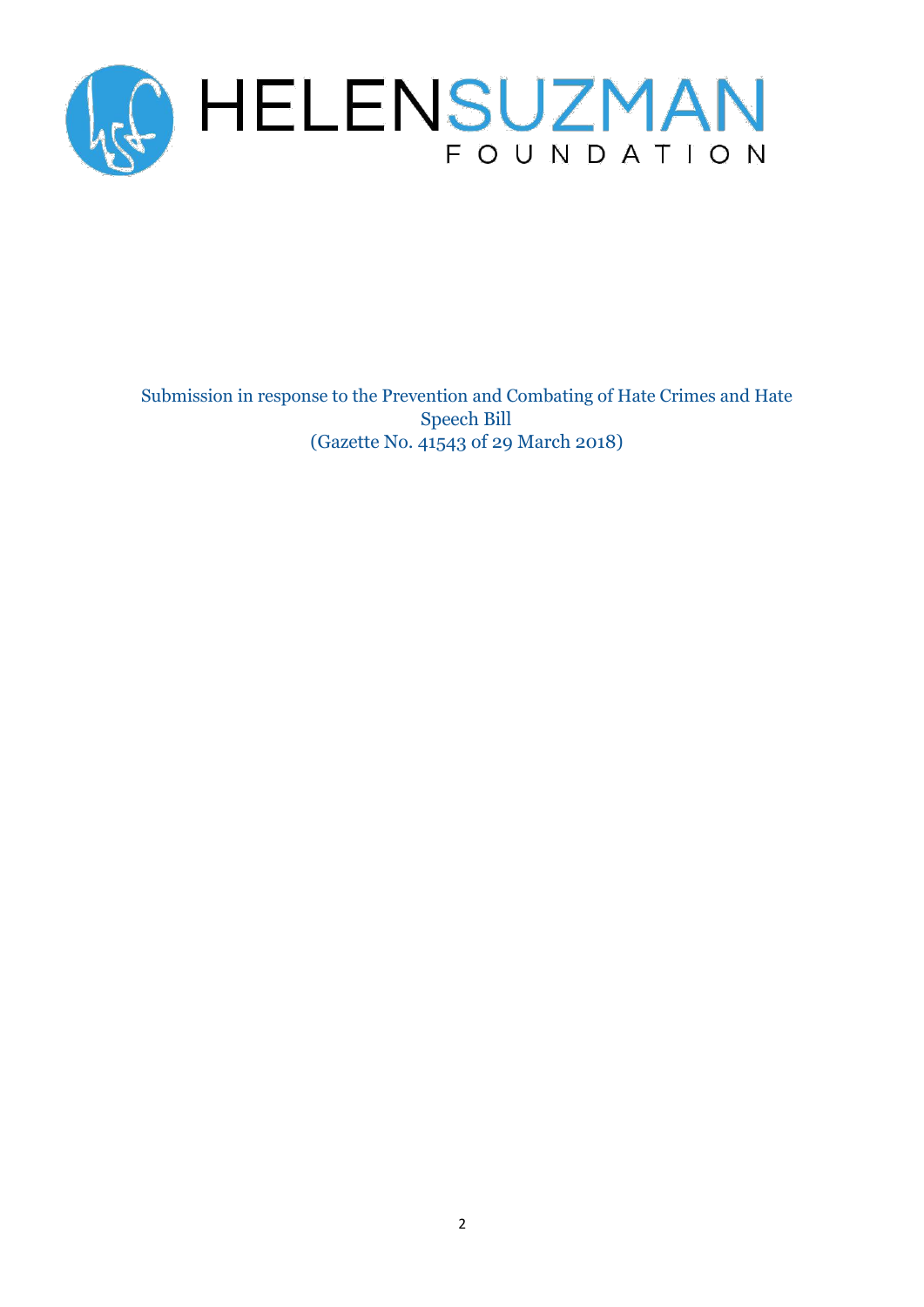## **1. Introduction**

The Helen Suzman Foundation ("HSF") welcomes the opportunity to make a submission on this Bill. We see this opportunity as a way of fostering critical, yet constructive, dialogue between civil society and government in terms of the legislative process.

Our mandate is to promote and defend South Africa's constitutional democracy. The HSF's interest in *The Prevention and Combatting of Hate Crimes and Hate Speech Bill* ('**the Bill**') centres on our commitment to our constitutional obligations of human dignity, the achievement of equality and the advancement of human rights and freedoms. Central to our work is the defence of the rule of law.

The HSF has previously made written submissions on this Bill to the Department of Justice and Constitutional Development ("**the Department**"). We would also like to make oral submissions during the public hearing phase of this Bill before the Portfolio Committee on Justice and Correctional Services ("**the Committee**").

The HSF strongly urges the Committee to reconsider the way in which the Bill seeks to define hate speech. The introduction of a new criminal offence with severe penalties creates uncertainty as to the role of the Promotion of Equality and Prevention of Unfair Discrimination Act (PEPUDA) and the Equality Courts, which favour civil remedies, save for exceptional circumstances where criminal prosecution or the common law could be invoked. This Bill positions criminal sanction as the first response to these infractions. Our view is that such an approach will not survive constitutional challenge.

### **2. How to read this submission**

This submission deals with those concerns which have not been dealt with following our previous submission. In so far as new areas of concern arise from the current version of the Bill, we shall flag it appropriately. In our previous submission, we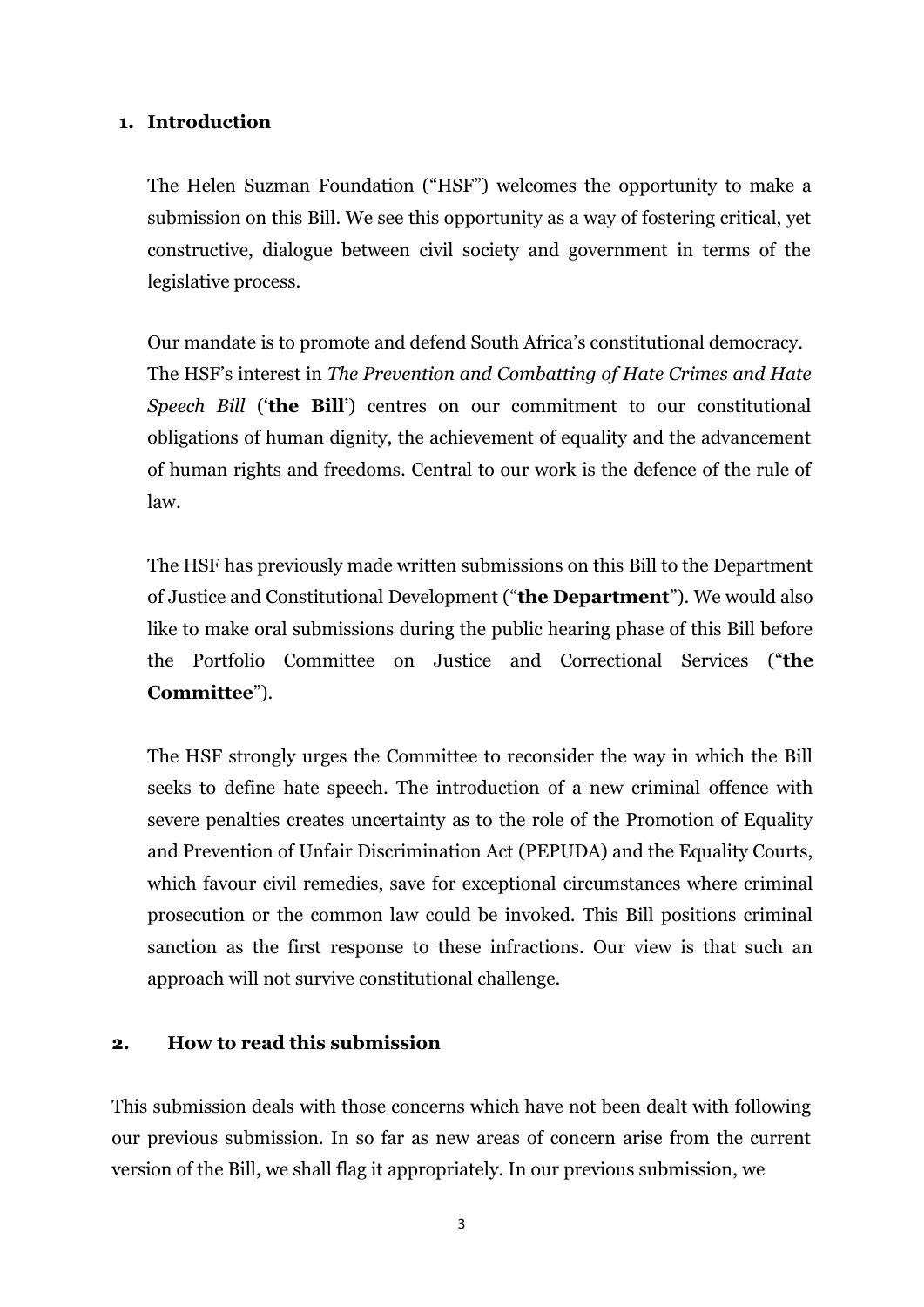provided an extensive analysis of the constitutional implications (particularly concerning the rule of law, and Sections 16 and 36 of the Constitution, PEPUDA, Crimen Injuria, and South Africa's international obligations. We do not repeat these inputs in this submission, but are willing to engage in a discussion on these issues at the public hearing phase. (*We annex our submission to the Department for ease of reference should the Committee wish to peruse these arguments beforehand. Certain arguments may be discounted in so far as they have been addressed in this iteration of the Bill*.)

## **3. The new iteration of the Bill**

We commend the Department on its thorough re-examination of the Bill. Many of the concerns and recommendations made in our first submission have been adopted and incorporated in this new version of the Bill – especially concerning certain definitions and qualifiers in the previous iteration.

We see this preparedness to make such changes as evidence of the value of the public participation process. While we laud the positive steps taken by the Department to strengthen the Bill, several principle issues remain. Chief among these, is the creation of the criminal offence of hate speech and the attendant penalties. Our view is that the civil law and the Equality Court remain appropriate vehicles to adjudicate these matters.

## **4. Substantive comments on certain definitions and categories**

4.1 '**harm**' as described makes reference to types of "harms" without defining the meaning of harm envisaged in application of the Bill. The definition as it stands is too vague and overly broad. The types of harm listed should be described as defined terms under this Section 1 of the Bill in order to create greater certainty and clarity.

We note the removal of "mental" harm as a category, and the inclusion of "emotional" and "social" harm. This amendment does not address our initial concern raised above. Moreover, the inclusion of two further categories only adds to the broadness of this definition, and compounds the uncertainty.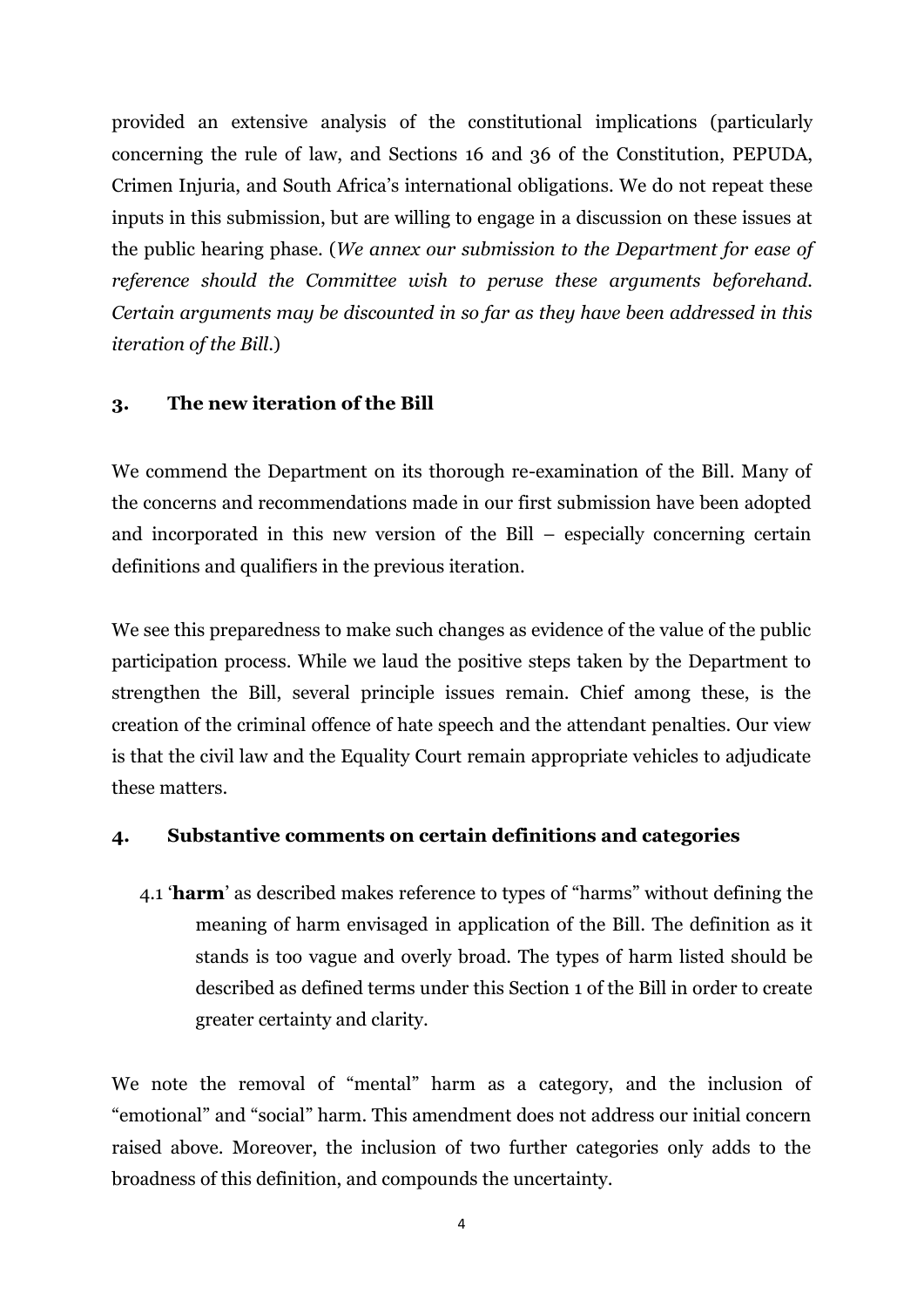- 4.2 '**person**' should be included within Section 1 of the Bill. The definition should be inclusive of any individual, juristic persons, as well as the State. The omission of this defined term leaves room for ambiguity as to who can be held liable under Section 3 and Section 4 of the Bill.
- 4.3 '**victim**' as defined in the Bill is inclusive of juristic persons. The inclusion of juristic persons as victims, given the broad and vague phrasing used within the Bill, may be abused in such a way that critical or disapproving speech regarding the state, political parties and other such institutions may be stifled. The HSF maintains that such speech is vital in a democracy. The potential for abuse under this definition needs to be addressed.

The abovementioned concerns still stand as they have not been addressed in this iteration of the Bill.

4.4 **"Age"** is a new category introduced as a prohibited ground. Again, the intention to curb ageism and other forms of prejudice targeting either the elderly or youth is commendable. However, as category for the offence of hate speech, the opportunity for legal challenge on the basis of vagueness, broadness and unconstitutionality arises.

## **5. Comments on the offence of hate crime**

5.1 Section 3(1) of the Bill should clarify the offence stipulated with the qualifier of **'criminal offence'**. The clause as currently worded creates ambiguity between civil and criminal offences.

5.2 We note the inclusion of several categories of hate crimes which we caution create onerous burdens of proof regarding motive. Moreover, they open the potential for abuse due to their lack of definition in the Bill, vagueness and broadness. These categories are: age, birth, colour, occupation or trade, political affiliation or conviction. We urge the Committee to consider whether some of these categories overlap with existing grounds, and if so, to remove them from Section  $3(1)$ .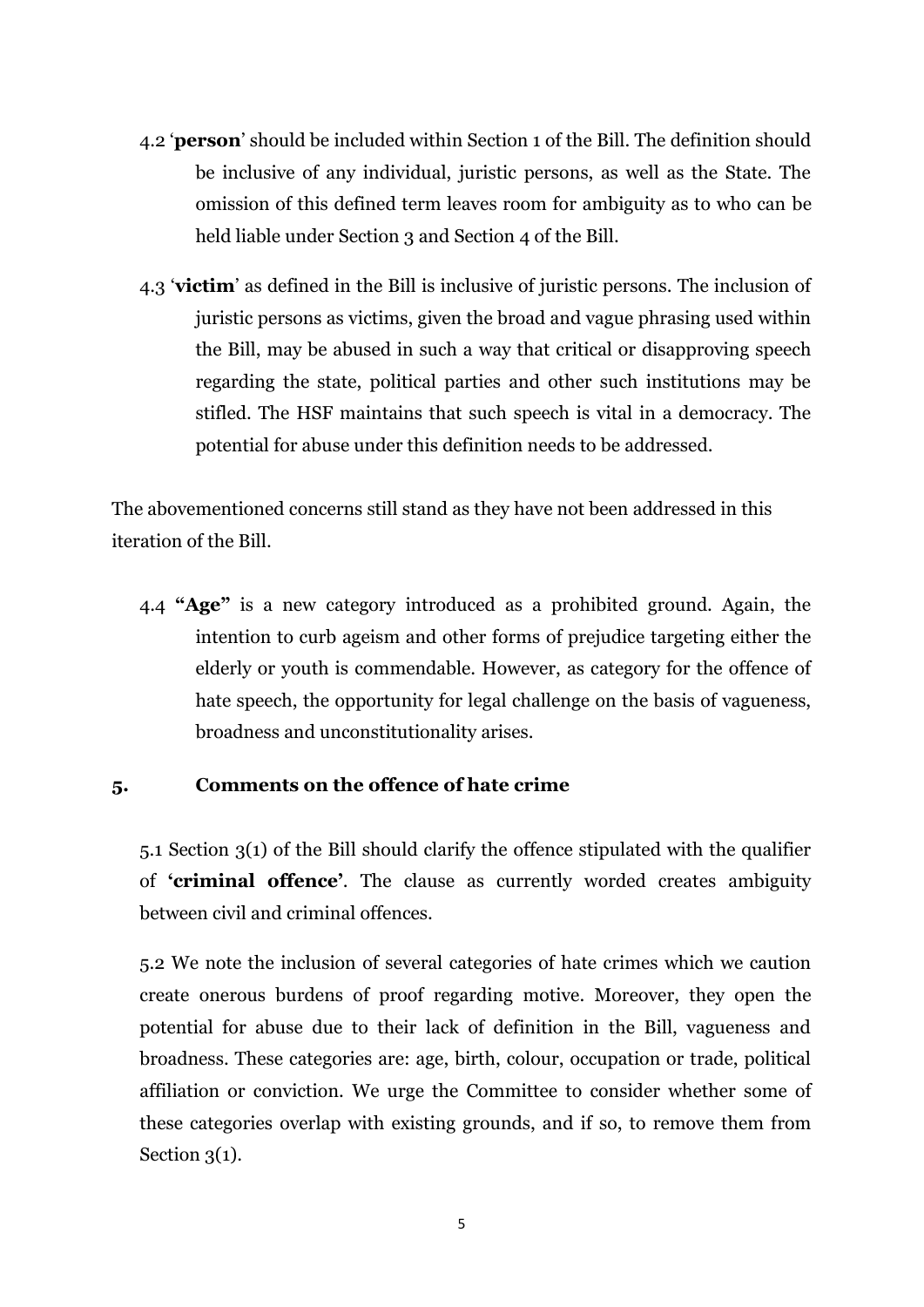#### **6. Comments on the offence of hate speech**

6.1 Our concern about the Bill stems from the manner in which it seeks to define 'hate speech' as a criminal offence in ways which go beyond the Constitution and PEPUDA. It sidesteps civil remedies in favour of criminal sanction. We acknowledge that while PEPUDA and even the common law may still be imperfect mechanisms to address prejudice and intolerance, they are still preferred to this Bill. We believe that civil remedies provide a more appropriate response to the regulation of hate speech – and advise that criminal prosecution should be the exception, and even then, only where incitement to commit violence can be proven.

6.2 Freedom of expression is a cornerstone right of our constitutional democracy. It is important to recognise the distinction between prohibited grounds and unprotected grounds of expression. The Constitution does not create offences in section 16(2), instead it sets out the limitation of freedoms described in section 16(1). Just as we have developed strong legislation, policies and jurisprudence to deal with unfair discrimination, so too can existing instruments be refined to confront hate speech.

6.3 In the previous iteration of the Bill, we sought clarity as to whether the required intention must be to commit hate speech itself, or if the required intention must merely be to distribute, display or make available material considered to constitute hate speech. In this iteration, we note the inclusion of the qualifier "that person knows" in sections  $4(1)(b)$  and  $4(1)(c)$  which we understand as the creation of a burden of proof. Notwithstanding our principle opposition to section 4 of the Bill, we welcome a clearer conception of intent.

6.4 We note the inclusion of defences contained within the new section 4(2). We view this as an appropriate application of Section 12 of PEPUDA.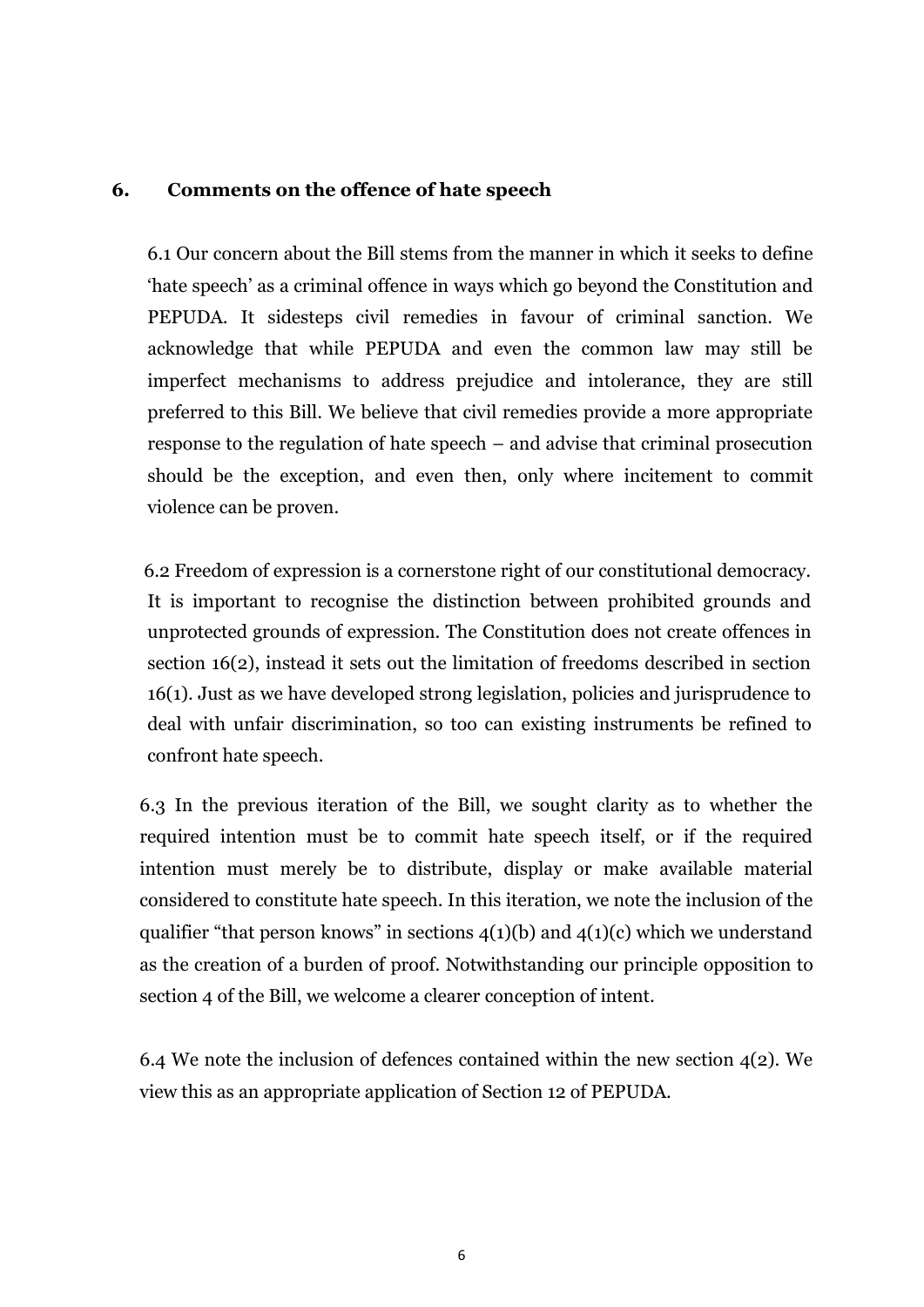## **7. Victim Impact Statement**

7.1 In section 5(1) is unclear who is to be seen as an "associate" of a victim, and why such a person should form part of a victim impact statement.

7.2 We note that section 5(3) mandates a court to admit the victim impact statement as evidence, and should a court decide otherwise, it must show "good cause". This clause is likely to encounter legal challenge. The Constitutional Court in *Wayne Anthony Wickham v Magistrate, Stellenbosch and Others<sup>1</sup>* has held that the since the onus of proof in criminal matters rests on the state and not the victim, the victim may not dictate how a prosecutor may conduct the trial. Importantly, the Court opined at para 31 of the judgment:

*What is clear from this text is that the exercise of the victim's right to place evidence before the court (either through a statement or by oral evidence) is wholly within the court's discretion.*

# **8. Penalties**

8.1 We note the reduction in the period of imprisonment for subsequent conviction from 10 to 5 years. The HSF believes that imprisonment is an inappropriate sanction. The HSF favours the model in Section 21 of PEPUDA which sets out a variety of alternative civil remedies enabling the court to apply sanctions or make orders that would be appropriate to the specific set of facts before it.

# **9. Prevention of hate crimes and hate speech**

9.1 While we support the State taking positive steps to initiate dialogue, promote awareness and drive education around issues of prejudice, intolerance and discrimination, the focus in sections  $9(1)$  and  $9(2)(a)$  are misplaced. This duty centres on prohibition instead of prevention. Chapter 5 of PEPUDA (to be proclaimed) provides a better model of the role of the State in the promotion of equality.

 $^{\rm 1}$  [2016] ZACC 36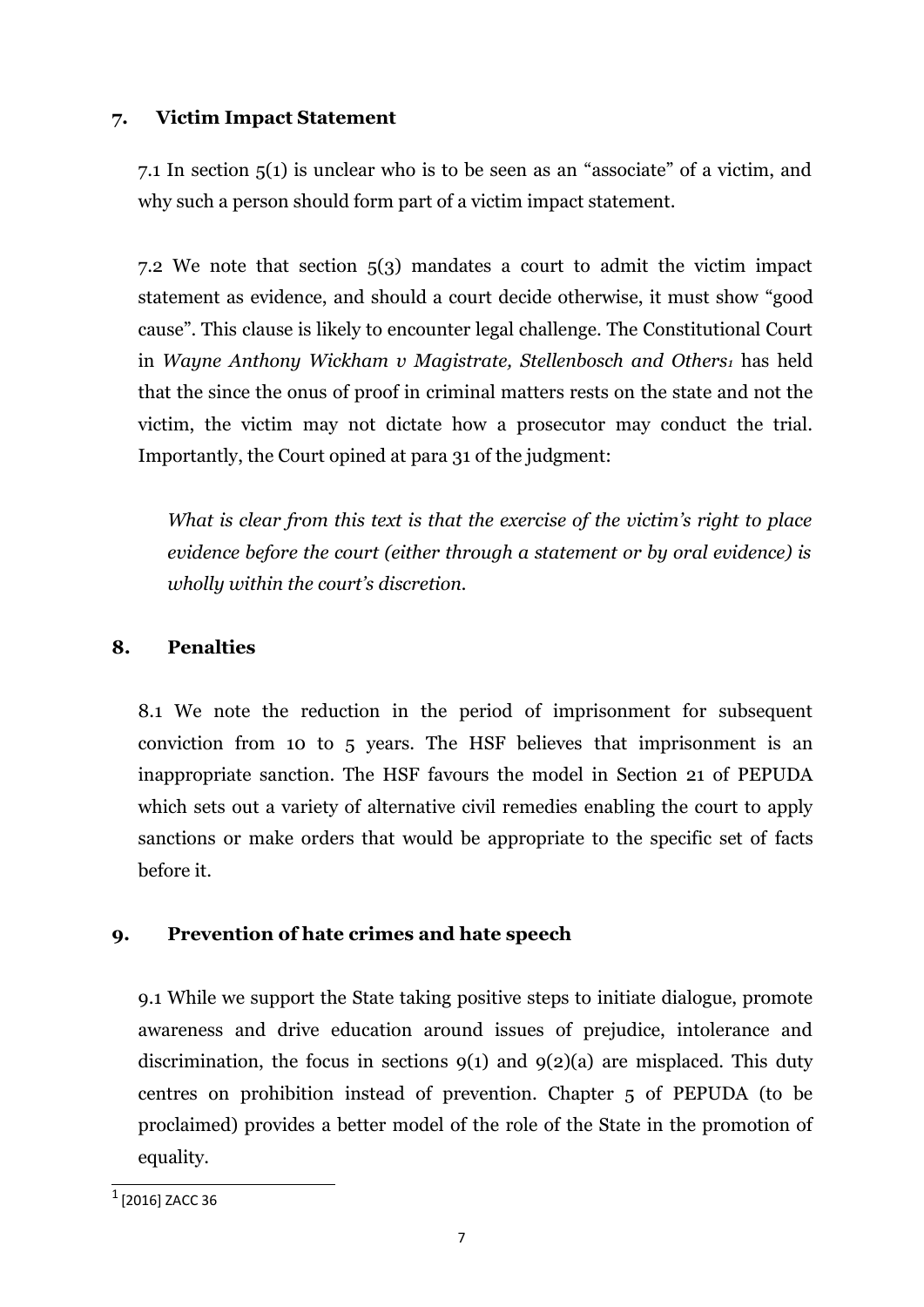9.2 Sections 9(2)(d) and 9(3) mention "social context training" as mandatory components of the training of public officials as well as judicial officers. However, it is unclear what is meant by this term or envisaged through such training.

### **9. Conclusion**

The relationship between law, morality and virtue is complicated. Laws are often seen as the answer to a real or perceived breakdown in the ideal social order. Expediency must not trump careful consideration of the impact of laws as their very creation can become inimical to their purported remedy.<sup>2</sup>

However well-intentioned the severity of such a sanction may be, the suppression of speech through the criminal law will not address the underlying causes of why such prejudices continue to stain the social fabric of our country. Remnants of South Africa's deeply painful past will not be undone through criminal sanction.

The Truth and Reconciliation Commission spoke to our need as a nation to find a way to move forward as a collective, and recognised that retribution would not be a salve to the emotional, psychological and physical suffering of those who had lost the most.

We sum up our objections to this Bill as follows:

- 1. Sections of the Bill are unconstitutional in so far as they seek to restrict freedom of expression to a greater extent than the Constitution does. If passed, these clauses would be vulnerable to legal challenge on this ground.
- 2. The Bill is so vaguely and broadly worded that any court would face considerable difficulties in applying it. Moreover, since the prohibitions created are incapable of general application, this creates the potential for specific victimisation.

<sup>2</sup> See Hart, H.L.A, *Punishment and Responsibility*, 1968